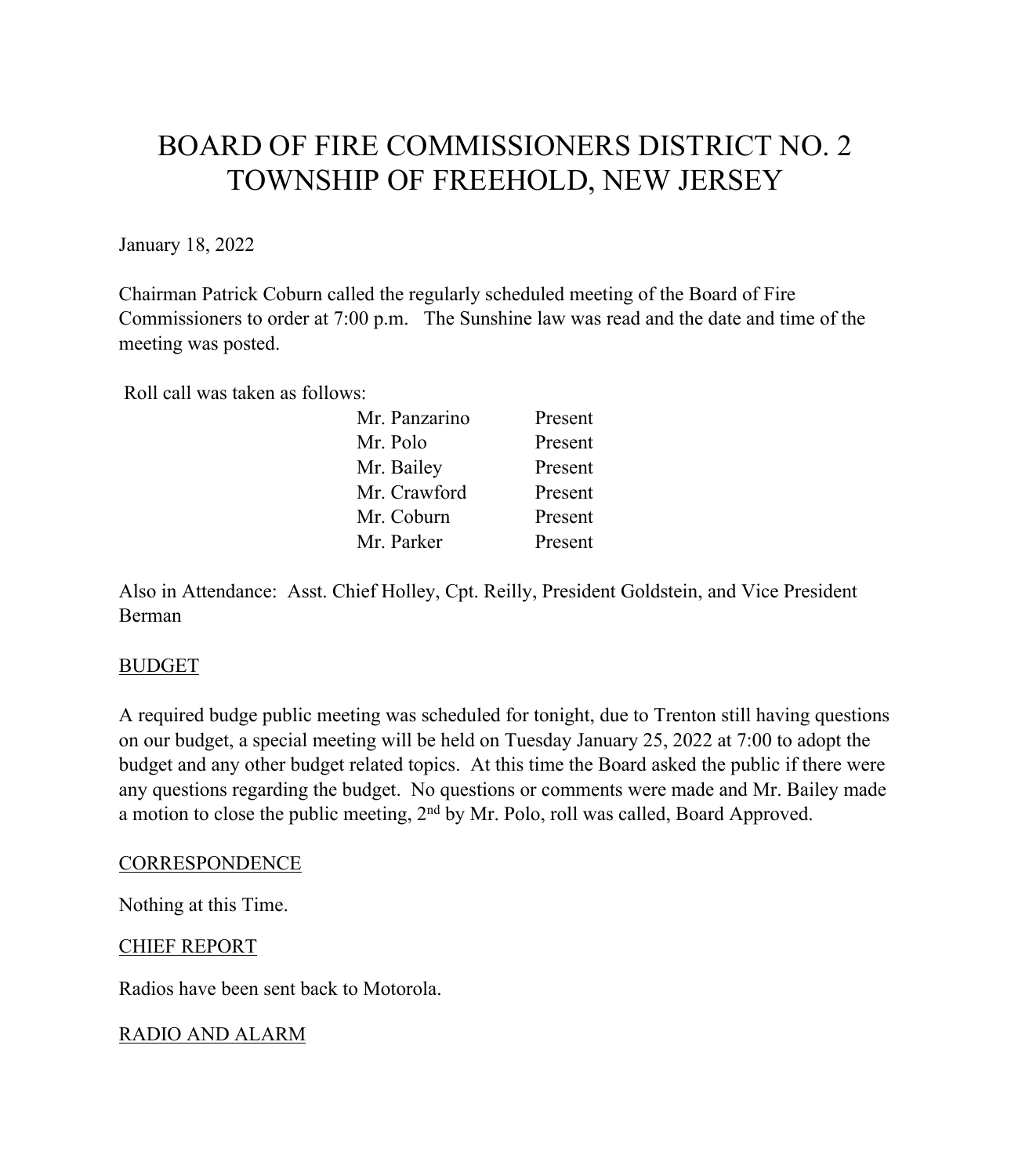Computers were offline at Dutch Lane Firehouse and Pond Rd. Firehouse, Chief to hang a sign don't touch commissioner's equipment. All computers are back up and running.

## BUILDINGS

Scott Megill requested a new electrostatic sprayer, this was tabled to next meeting. Air purification system for all trucks is tabled until after the budget election. Lights at Pond Rd. need to be looked at, at night to see what adjustments are needed.

#### INSURANCE/LOSAP

Should shortly be receiving from Pete Jefferies a summary of the member in LOSAP program.

Per Pete Jefferies if a member is on the active roster then they are covered under the insurance.

## MAINTENANCE

'90 defect list in progress. Items remaining, butterfly valve for bucket in on backorder, looking into remedy for hose lines to bucket resting on platform when docked. Blaze is working on estimate for body damage.

Trailer- new wiring and plug to truck are in and just needs to be installed.

Air Packs See estimate for each pack inspection and hydro testing per bottle from New Jersey Fire Equipment Company. Inspection is \$43.20 per bottle and hydro-test is \$28.00 each. Mr. Bailey made a motion to schedule the testing for \$4,300,  $2<sup>nd</sup>$  by Mr. Panzarino, roll was called, Board Approved.

'85 and '86 will be going to Kens Auto Body for estimates, once we get estimate for '90 from Blaze we will decide if we need another estimate.

All vehicles have new insurance cards for 2022.

#### NEW TRUCK '78

Still waiting on mounting to be done and radio's

## CHIEF'S VEHICLE

Is at East Coast.

## 5 YR. PLAN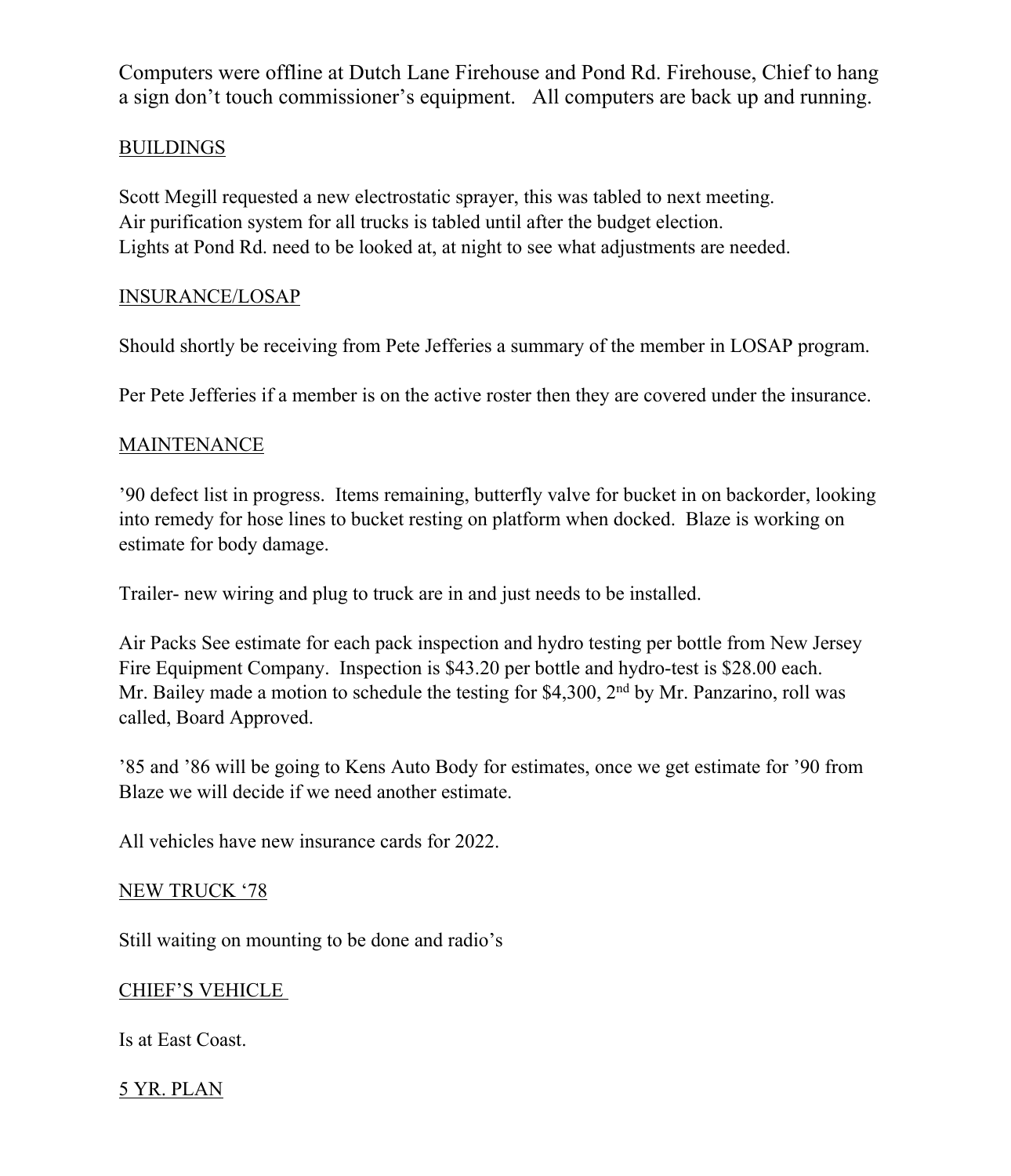Add 4 Air Packs, Mr. Goldstein to get estimate for 4 more air packs.

## BOAT

Nothing at this time.

#### ENVIRONMENTAL

Roux Associates will determine when testing will be done.

#### SOCIAL MEDIA

All social media is up and running and introduction post has been posted.

## **OPTIMUM**

Nothing at this time

## BUILDING MAINTENANCE PLAN

Nothing at this time.

## TREASURER

Received a check for \$450 from Freehold Township for the use of Pond Rd. on Election Day, it was deposited on 1/14/22

Checking Acct. \$9,181.95 Savings Acct. \$589,972.13 CD \$1,076,650.16

| Checks                          | Amount         |
|---------------------------------|----------------|
| <b>End of 2021</b>              |                |
| 11819 Emergency Equipment Sales | \$19,678.06    |
| 11820 Roux Associates           | 1,000.68       |
| 11821 VFIS                      | \$169,000.00   |
| 11822 Verizon Wireless          | 410.67<br>S    |
| <b>Beginning of 2022</b>        |                |
| 11823 JCP&L                     | \$<br>340.93   |
| 11824 NJNG                      | \$<br>1,604.85 |
| 11825 Optimum                   | \$<br>605.31   |
| 11826 Campbell Supply           | 5,380.77<br>\$ |
| 11827 Netlink IT                | 3,780.00<br>\$ |